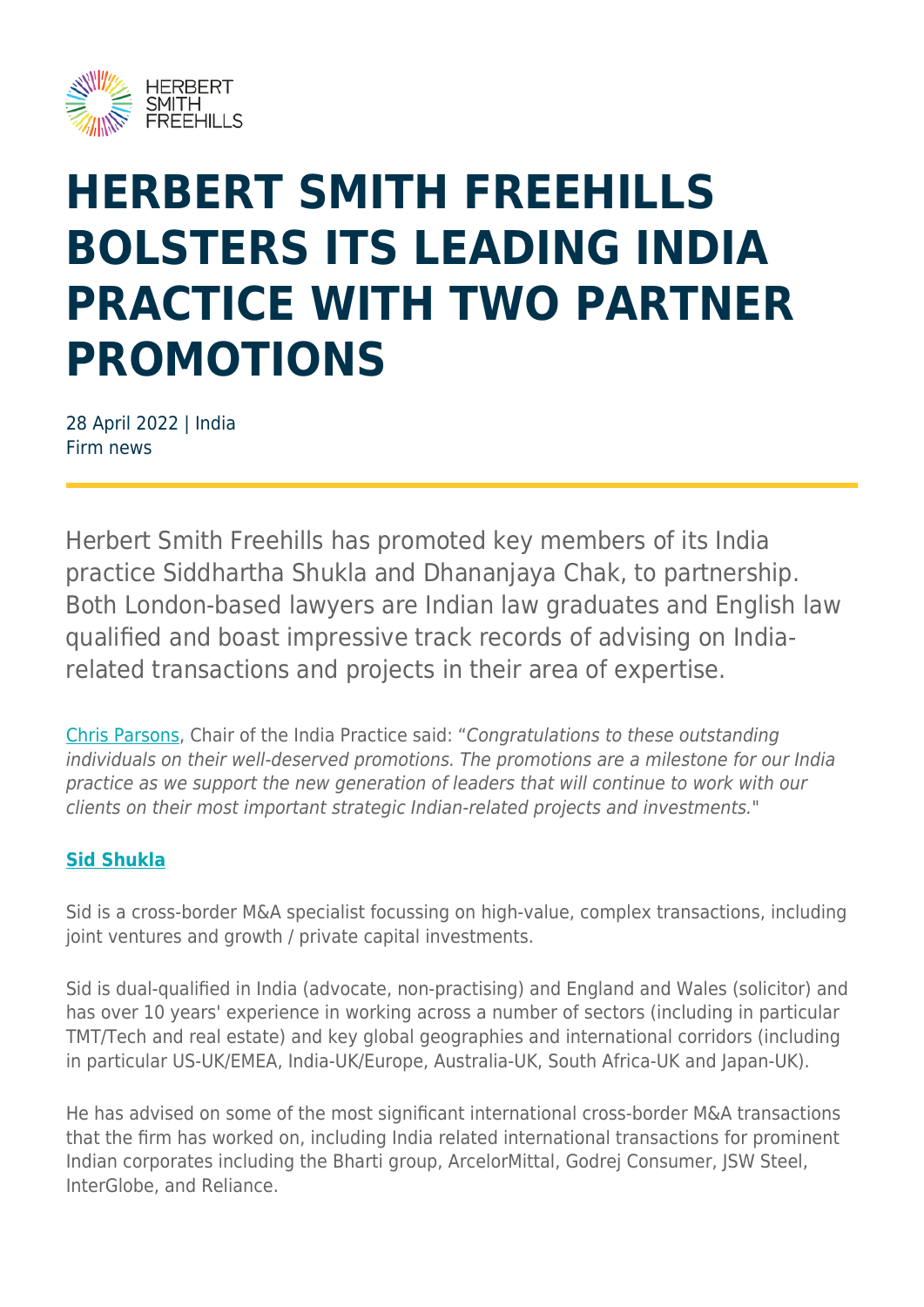He is an alumnus of National Law University, Jodhpur and was one of the first Indian graduates to have been recruited by the firm through its Indian [internship programme](https://careers.herbertsmithfreehills.com/in/grads/india-internship).

Sid Shukla commented: "I am thrilled to be joining the partnership at HSF, and to be the first homegrown Indian to do so. I feel proud to be a partner at a firm which has been an important participant in India's global growth journey."

He added, "I am looking forward to the next leg of my journey and to continue contributing to the firm, our India practice, and to our clients."

### **[Dhananjaya Chak](https://www.herbertsmithfreehills.com/our-people/dhananjaya-chak)**

Dhananjaya is a finance specialist and heads the India project finance practice. He has extensive experience acting for sponsors and lenders on the full spectrum of brownfield infrastructure acquisition financings across Europe and the UK (including multisource, holdco and midco financing) as well as greenfield project financing in Africa and Southeast Asia (with a particular focus on India). In recent years, he has advised clients including the International Finance Corporation, GIC, EDEN India and Azure Power on a number of significant energy and infrastructure financing transactions.

Dhananjaya is dual-qualified in England and Wales (solicitor) and India (advocate, nonpractising). He is an alumnus of Nalsar, Hyderabad and prior to joining the firm in 2015 he worked in the project finance practice of a leading international law firm in London.

Dhananjaya Chak commented: "I am really excited to be joining the partnership at HSF, a firm with a track record of working on the most significant India-related mandates. India is one of the world's largest and most important energy and infrastructure geographies and I am particularly looking forward to working with clients and colleagues to unlock financing opportunities and accelerate growth in this market."

## **KEY CONTACTS**

If you have any questions, or would like to know how this might affect your business, phone, or email these key contacts.





**DHANANJAYA CHAK SIDDHARTHA SHUKLA**